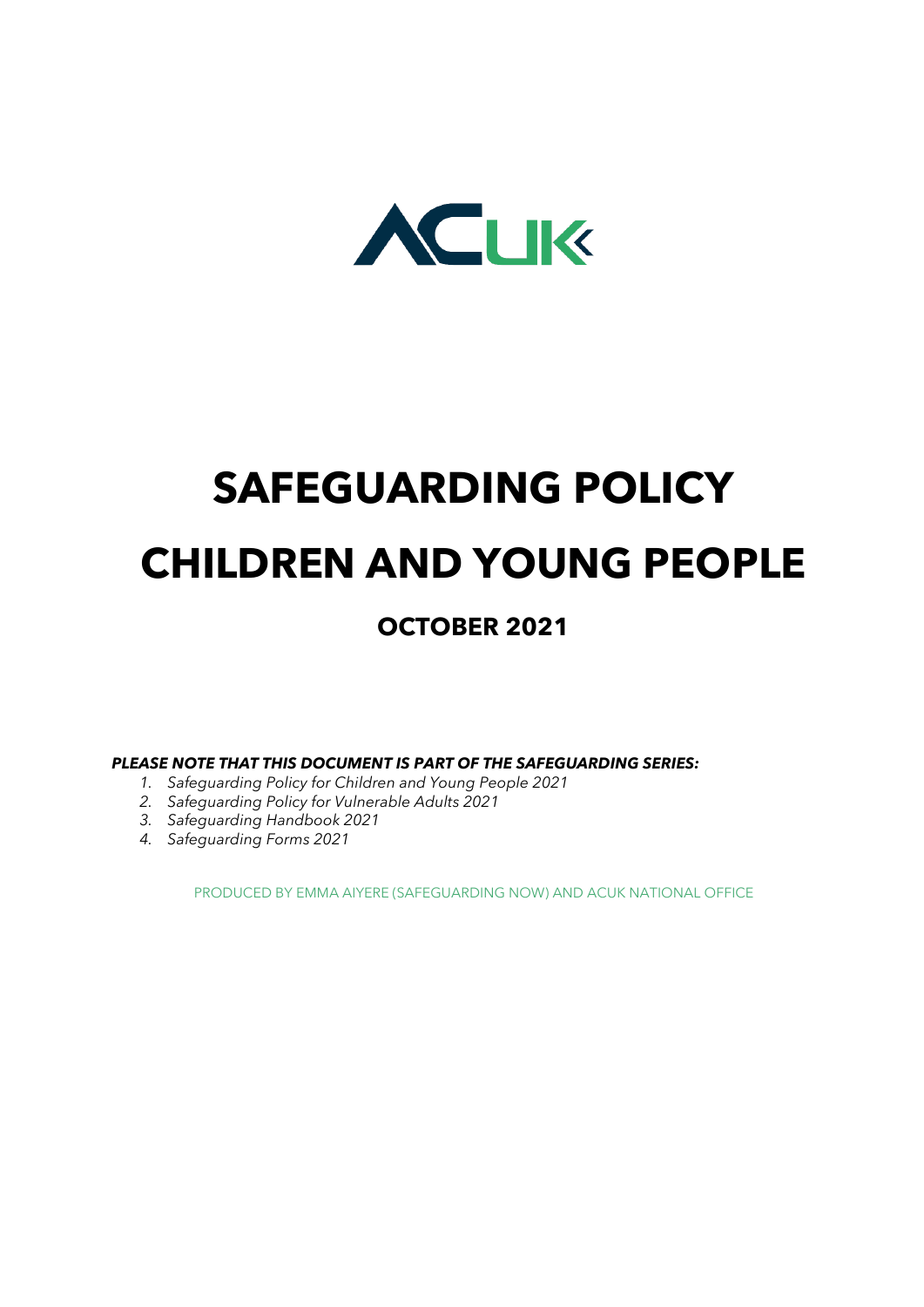# Contents

| 1              |                                                                                        |  |
|----------------|----------------------------------------------------------------------------------------|--|
| 1.1            |                                                                                        |  |
| 1.2            |                                                                                        |  |
| 2              |                                                                                        |  |
| 2.1            |                                                                                        |  |
| 2.2            |                                                                                        |  |
| 2.3            |                                                                                        |  |
| 2.4            |                                                                                        |  |
| 2.5            |                                                                                        |  |
| 3              |                                                                                        |  |
| 3.1            |                                                                                        |  |
| 3.2            |                                                                                        |  |
| 3.3            |                                                                                        |  |
| $\overline{4}$ |                                                                                        |  |
| 4.1            |                                                                                        |  |
| 4.2            |                                                                                        |  |
| 4.3            |                                                                                        |  |
| 5              |                                                                                        |  |
| 5.1            |                                                                                        |  |
|                | Flow chart 1: 'What to Do If You Suspect That Abuse May Have Occurred' (from 'Guidance |  |
|                | to Churches' and 'Safeguarding Children and Vulnerable adults' manuals).  11           |  |
| 5.2            |                                                                                        |  |
|                |                                                                                        |  |
| 6.1            |                                                                                        |  |
| 7.2            |                                                                                        |  |
| 7.3            |                                                                                        |  |
| 8.2            |                                                                                        |  |
| 8.4            |                                                                                        |  |
| 9              |                                                                                        |  |
|                |                                                                                        |  |
| 10             |                                                                                        |  |
| 10.1           |                                                                                        |  |
| 10.2<br>people | Working with offenders and those who may pose a risk to children and young<br>17       |  |
| 11             |                                                                                        |  |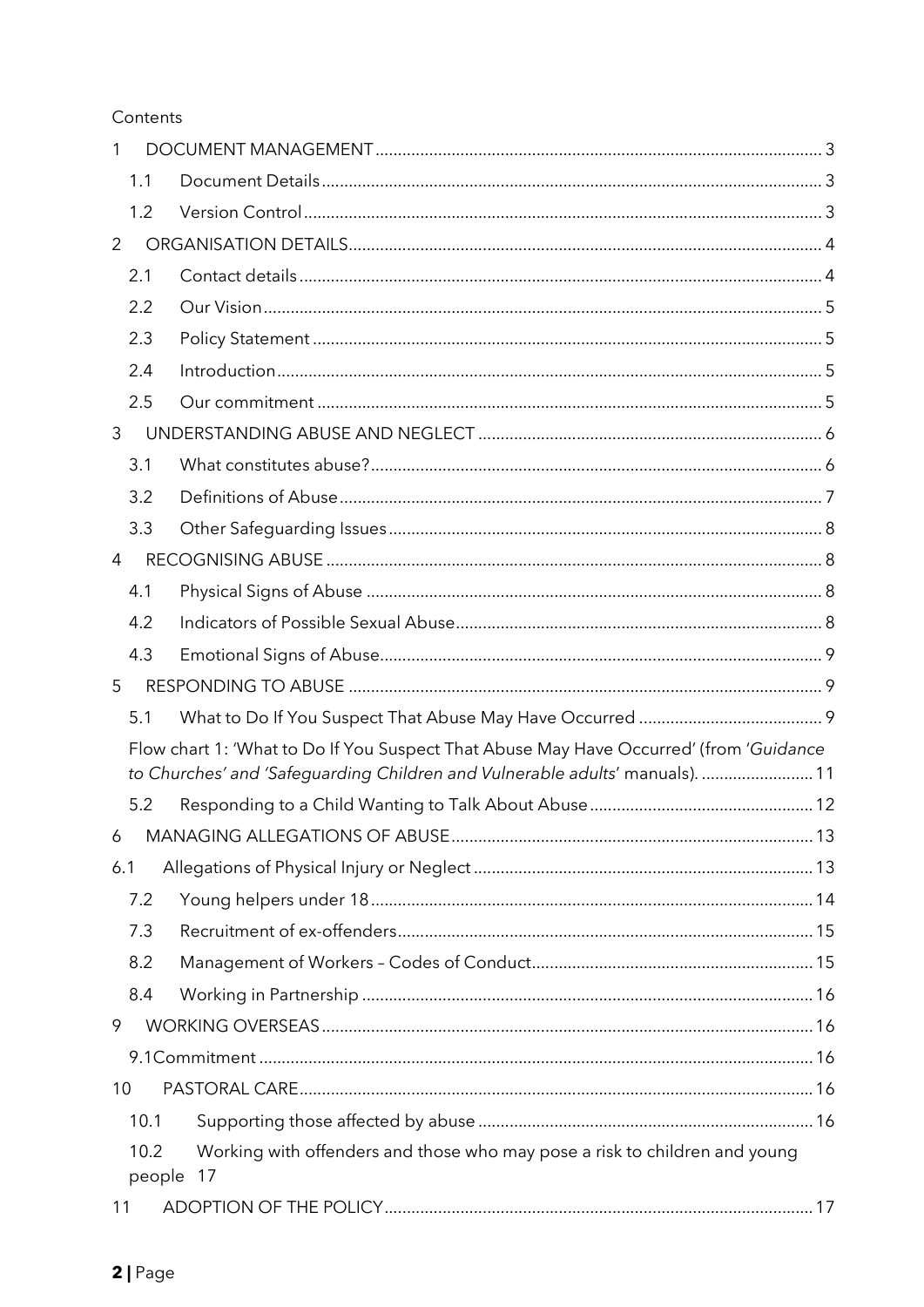# 1 DOCUMENT MANAGEMENT

### 1.1Document Details

| Information Management | <b>SAFE</b>                                                 |                 |
|------------------------|-------------------------------------------------------------|-----------------|
| Document title         | Safeguarding Policy - children and young<br>people template |                 |
| Document Author        | <b>Adrian Galley</b>                                        | 15 March 2021   |
| Document Approval      | Trustee -<br>Safeguarding<br>Lead                           | 2 November 2021 |

# 1.2Version Control

| <b>Date</b>     | <b>Version</b> | <b>Author</b>        | <b>Comments</b>                 |
|-----------------|----------------|----------------------|---------------------------------|
| 15 March 2021   | 0.1            | <b>Adrian Galley</b> | Draft version                   |
| 14 April        | 1.0            | Adrian Galley        | Full version                    |
| 1 August 2021   | 2.0            | Emma Tope Aiyere     | Full version                    |
| 20 August       | 2.1            | <b>Adrian Galley</b> | Amendments from Lead<br>and DSO |
| 8 September     | 2.2a           | <b>Adrian Galley</b> | Added International para        |
| 6 October 2021  | 2.3            | <b>Adrian Galley</b> | Minor amendments                |
| 2 November 2021 | 3.0            | <b>Adrian Galley</b> | Minor amendments                |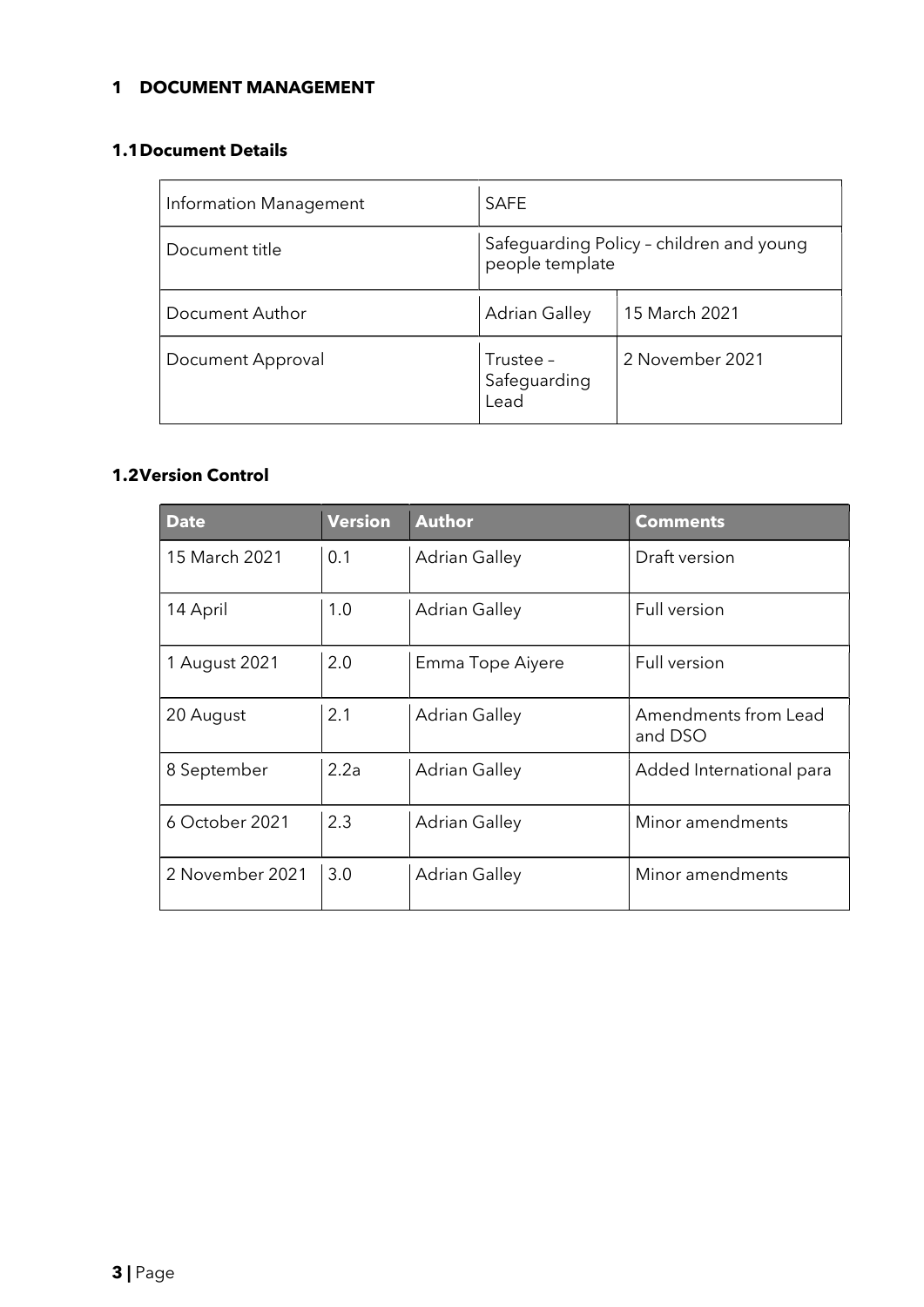# 2 ORGANISATION DETAILS

# 2.1Contact details

| Name of Place of Worship                                      | <b>Word of Faith Centre</b>                                                                                                              |
|---------------------------------------------------------------|------------------------------------------------------------------------------------------------------------------------------------------|
| Address:                                                      | 27-29 Alma Street, Luton, Bedfordshire,<br>LU1 2PL                                                                                       |
| Tel No:                                                       | 01582 520444                                                                                                                             |
| <b>General Email address:</b>                                 | wofc.org.uk                                                                                                                              |
| Senior Leader Name:                                           | Fred Lamptey/Kingley Blake                                                                                                               |
| Senior Leader Contact Telephone / Email:                      | Fred.lamptey@wofc.org.uk                                                                                                                 |
|                                                               | Kingsley.blake@wofc.org.uk                                                                                                               |
| Safeguarding Coordinator Name                                 | <b>Mrs Trezett Derose</b>                                                                                                                |
| Safeguarding Coordinator Contact                              | 07584179185                                                                                                                              |
| Telephone / Email                                             | trezette.derose@wofc.org.uk                                                                                                              |
| Deputy Safeguarding Coordinator Name:                         | Ms Diane Arquart                                                                                                                         |
| Deputy Safeguarding Coordinator Contact<br>Telephone / Email: | 07772440631                                                                                                                              |
|                                                               | diane.arquart@wofc.org.uk                                                                                                                |
| Membership of                                                 | The Apostolic Church UK                                                                                                                  |
| Denomination/Organisation                                     |                                                                                                                                          |
| Denomination Safeguarding Officer                             | <b>Adrian Galley</b>                                                                                                                     |
| <b>Contact Details for Denomination</b>                       | adrian.galley@apostolic-church.org                                                                                                       |
| Safeguarding Officer:                                         | 07817 409635                                                                                                                             |
| Lead Trustee for Safeguarding (ACUK)                          | Craig Hopkins                                                                                                                            |
| Contact Details for Lead Trustee for                          | craig.hopkins@bracklatabernacle.org                                                                                                      |
| Safeguarding (ACUK)                                           | 07814 332 250                                                                                                                            |
| <b>Charity Number:</b>                                        | Charity Registration No. 284789 OSCR<br>Registration No. SC037835                                                                        |
| Thirty-one: eight, PO Box 133, Swanley,<br>Kent, BR8 7UQ.     | 24 hour helpline: 0303 003 1111(This<br>should only be used for urgent advice if<br>you are unable to contact your Pastor-in-<br>charge) |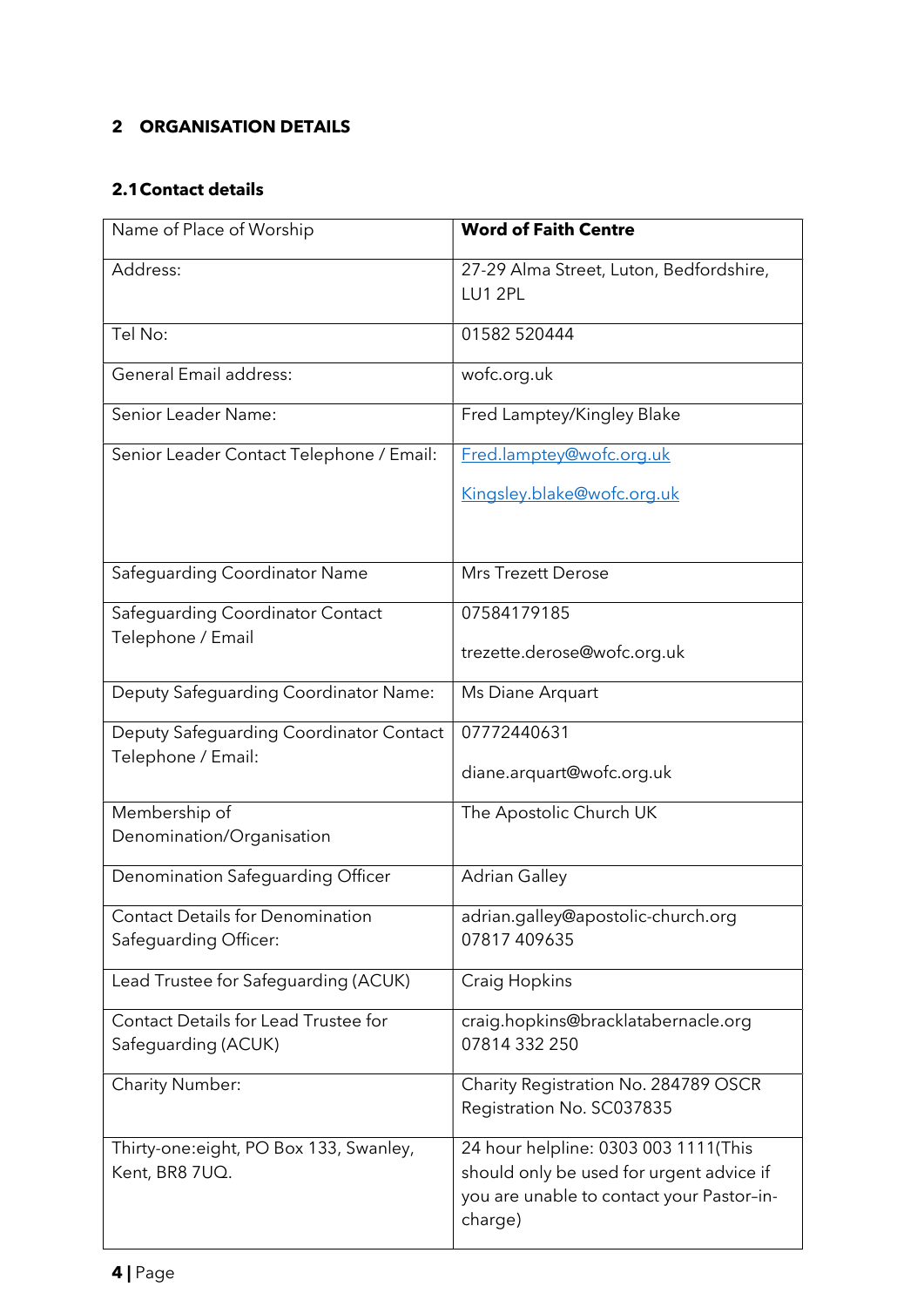| Insurance Company | <sup>1</sup> Congregational |
|-------------------|-----------------------------|
|                   |                             |

The following is a brief description of our place of worship / organisation and the type of work / activities we undertake with children and adults who have care and support needs:

### 2.2Our Vision

At Word of Faith Centre, we are committed to safeguarding and child protection in line with the statutory guidance, Keeping Children Safe in Education (2021). We believe that every child or young person should enjoy and participate in a safe environment and be protected from any form abuse. This is the responsibility of every adult involved in this organisation.

Word of Faith Centre is part of the Apostolic Church UK; our charitable objects are:

The preaching of the Gospel of our Lord and Saviour Jesus Christ according to the Holy Scriptures. The promotion of any other charitable purpose consistent with the Christian mission of the church and in particular the relief of the sick, elderly and poor.

### 2.3Policy Statement

The church values children's and young people's ministry. The church Leadership takes seriously its responsibility to protect, safeguard and promote the welfare of children and young people entrusted to the church's care.

#### 2.4Introduction

The purpose of this document is to assist everyone in the church, especially leaders and those who work with children and young people, to protect and safeguard children who are at risk of abuse or neglect. It should therefore be read in conjunction with the relevant sections of the different **documents / guidelines linked to this policy** (see the list on page 1).

The safeguarding of children is everyone's business and the church in particular has a responsibility under law to ensure that their functions are carried out with a view to safeguard and promote the welfare of children. This includes

- Protecting children from maltreatment;
- Preventing impairment of children's mental and physical health or development;
- Ensuring that children grow up in circumstances consistent with the provision of safe and effective care; and
- Taking action to enable all children have the best outcomes.

The Children Act 1989 defines a child as being up to the age of 18 years; it also defines significant harm and the roles and responsibilities of Children's Social Care and the Police.

#### 2.5Our commitment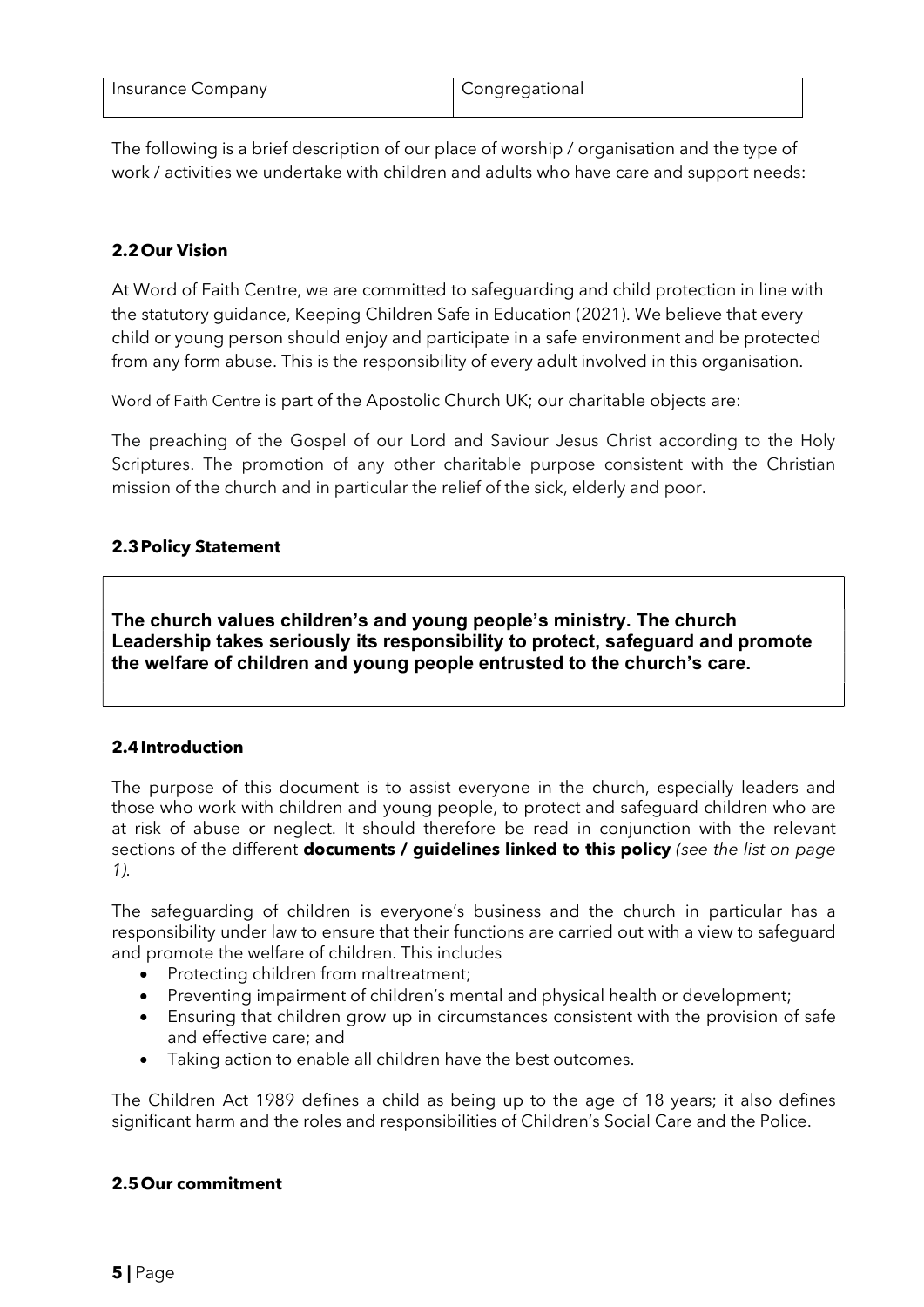Safeguarding and the promotion of a child's welfare covers all aspects of the child's life and the church is committed to ensuring that all its actions in respect of a child are compatible with this aim.

As a Leadership we recognise the need to provide a safe and caring environment for children and young people. We acknowledge that children and young people can be the victims of physical, sexual and emotional abuse, and neglect.

We accept the Convention on the Rights of the Child which states that children should be able to develop their full potential, free from hunger and want, neglect and abuse. They have a right to be protected from "all forms of physical or mental violence, injury or abuse, neglect or negligent treatment or exploitation, including sexual abuse, while in the care of parent(s), legal guardian(s), or any other person who has care of the child."

As a Leadership we have therefore adopted the procedures set out in this safeguarding policy in accordance with statutory guidance. We are committed to build constructive links with statutory and voluntary agencies involved in safeguarding.

This policy and other relevant documents are based on the ten Safe and Secure safeguarding standards published by thirtyone:eight.

The Leadership undertakes:

- to endorse and follow all national and local safeguarding legislation and procedures, in addition to the international conventions outlined above.
- to provide on-going safeguarding training for all its workers and will regularly review the relevant documents containing the operational guidelines.
- to ensure that the premises meet the requirements of the Equality Act 2010 and all other relevant legislation, and that it is welcoming and inclusive.
- to support the Safeguarding Coordinator in their work and in any action, they may need to take in order to protect children and young people.
- not to allow the document to be copied by other organisations.

# 3 UNDERSTANDING ABUSE AND NEGLECT

#### 3.1What constitutes abuse?

In drawing up this policy, it is recognised that the term 'abuse' can be subject to wide interpretation. The starting point for a definition is the following statement: 'Abuse is a violation of an individual's human and civil rights by any other person or persons'.

The Policy outlines the action to be taken if it is suspected that a child may be abused, harmed or neglected.

There are four categories of abuse:

- **Physical Abuse**
- **Emotional Abuse**
- Sexual Abuse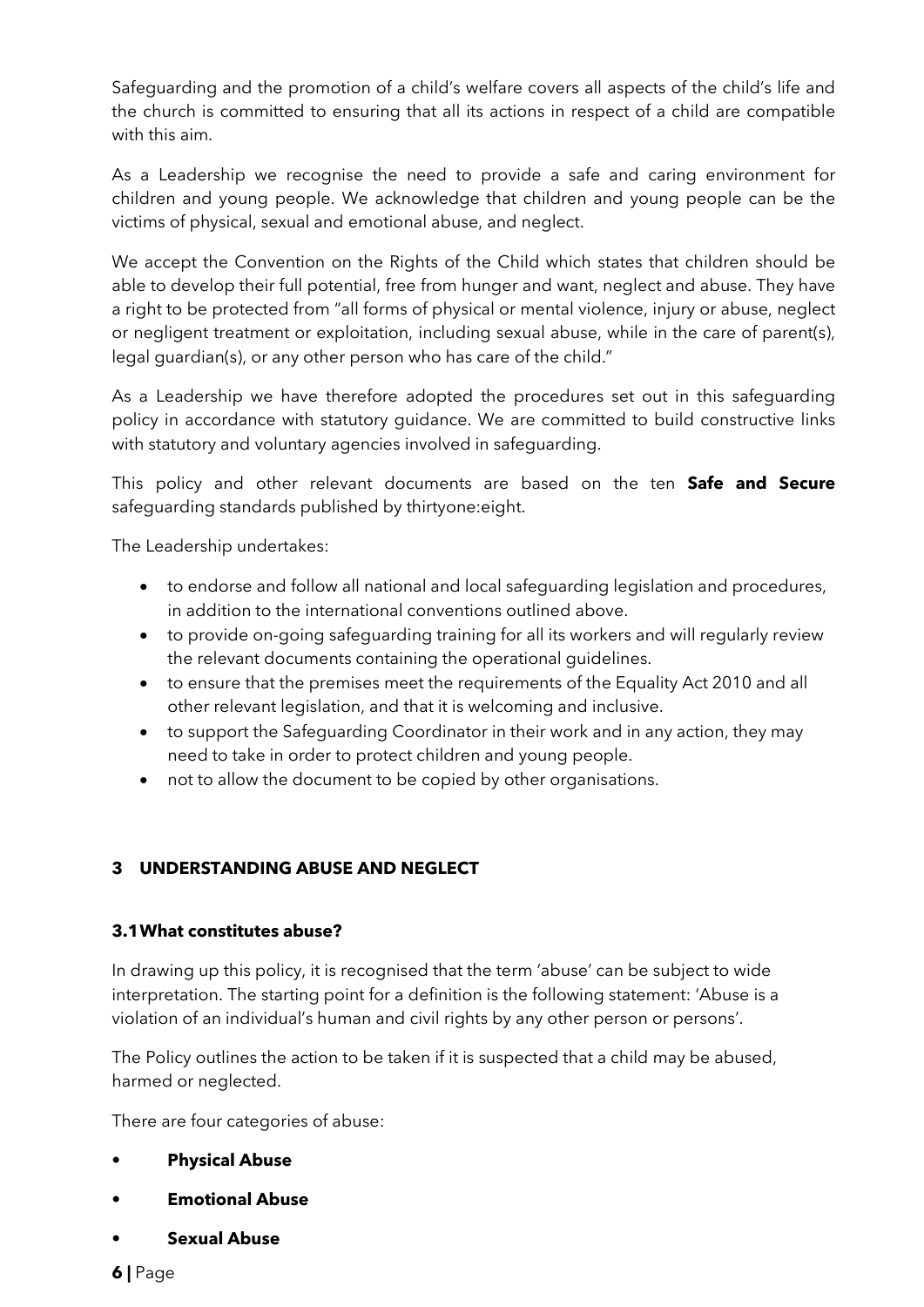#### **Neglect**

#### 3.2Definitions of Abuse

The definitions of child abuse recommended as criteria throughout England and Wales by the Department of Health, Department for Education and Employment and the Home Office in their joint document, Working Together to Safeguard Children (2018) are stated below.

#### Abuse and Neglect

Somebody may abuse or neglect a child by inflicting harm, or by failing to act to prevent harm. Children may be abused in a family or in an institutional or community setting; by those known to them or, more rarely, by a stranger. This includes someone in a position of trust.

# Physical abuse

Physical abuse may involve hitting, shaking, throwing, poisoning, burning or scalding, drowning, suffocating, or otherwise causing physical harm to a child. Physical harm may also be caused when a parent or carer feigns the symptoms of, or deliberately causes ill health to a child whom they are looking after. This situation is commonly described using terms such as fabricated induced illness or factitious illness by proxy or Munchausen Syndrome by Proxy\*.

\*Munchausen's Syndrome by Proxy is defined as a form of child abuse in which the parents, or carers, give false accounts of symptoms in their children and may fake signs of illness (to draw attention to themselves). They seek repeated medical investigations and needless treatment for their children (The Oxford Textbook of Psychiatry)

#### Emotional Abuse

Emotional abuse is the persistent emotional ill-treatment of a child such as to cause severe and persistent adverse effects on the child's emotional development. It may involve conveying to children that they are worthless or unloved, inadequate, or valued only as long as they meet the needs of another person. It may feature age or developmentally inappropriate expectations being imposed on children. It may involve causing children frequently to feel frightened or in danger, or the exploitation or corruption of children. Some level of emotional abuse is involved in all types of ill-treatment of a child, though it may occur alone.

#### Sexual Abuse

Sexual abuse involves forcing or enticing a child or young person to take part in sexual activities, not necessarily involving violence, whether or not the child is aware of what is happening. The activities may involve physical contact, including penetrative (e.g. rape or buggery) or non-penetrative acts. They may include non-contact activities, such as involving children in looking at, or in the production of, pornographic material or watching sexual activities, or encouraging children to behave in sexually inappropriate ways.

#### **Neglect**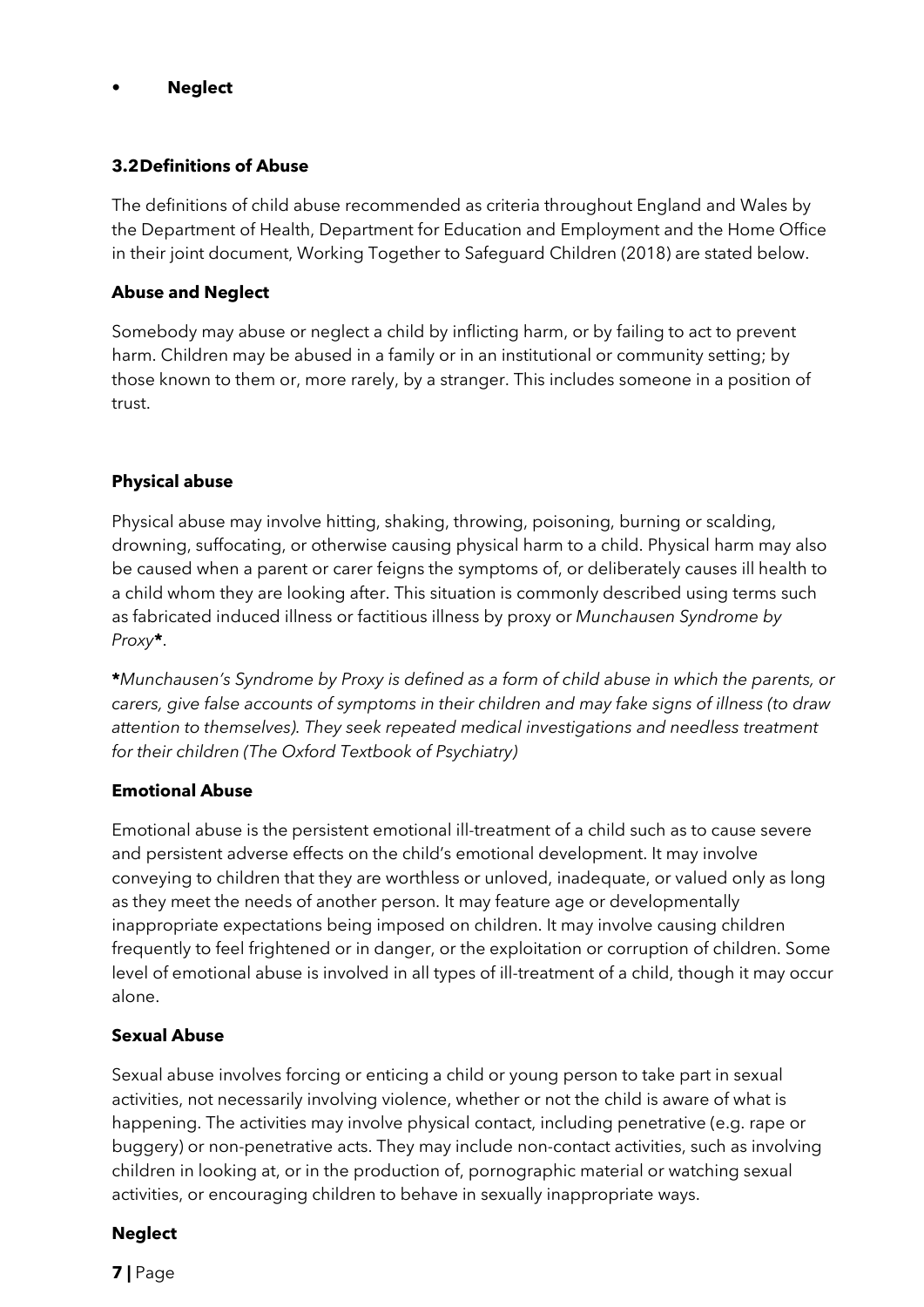Neglect is the persistent failure to meet a child's basic physical and/or psychological needs, likely to result in the serious impairment of the child's health or development. It may involve a parent or carer failing to provide adequate food, shelter and clothing, failing to protect a child from physical harm or danger, or the failure to ensure access to appropriate medical care or treatment. It may also include neglect of, or unresponsiveness to, a child's basic emotional needs.

# Organised Abuse

Organised or multiple abuse may be defined as abuse involving one or more abuser and a number of related or non-related abused children and young people. The abusers concerned may be acting in concert to abuse children, sometimes acting in isolation, or may be using an institutional framework or position of authority to recruit children for abuse.

Organised and multiple abuse occur both as part of a network of abuse across a family or community, and within institutions such as residential homes or schools.

(A child may suffer more than one category of abuse).

# 3.3Other Safeguarding Issues

As a church, we are aware of the guidance that is available in respect of Child Sexual Exploitation, Child Criminal Exploitation, Female Genital Mutilation, Private Fostering and the Prevention of Radicalisation and Extremism.

We are vigilant to the risk of any of them being practised and alert to the signs of potential or actual abuse. We take this abuse very serious and will take timely and appropriate action in respect of concerns about any child suspected to be at risk of any of them.

# 4 RECOGNISING ABUSE

The following signs may or may not be indicators that abuse has taken place, but the possibility should be considered.

# 4.1Physical Signs of Abuse

- Any injuries not consistent with the explanation given for them
- Injuries which occur to the body in places which are not normally exposed to falls, rough games, etc.
- Injuries which have not received medical attention
- Neglect under nourishment, failure to grow, constant hunger, stealing or gorging food, untreated illnesses, inadequate care, etc.
- Reluctance to change for, or participate in, games or swimming
- Repeated urinary infections or unexplained tummy pains
- Bruises, bites, burns, fractures etc. which do not have an accidental explanation
- Cuts / scratches / substance abuse

# 4.2 Indicators of Possible Sexual Abuse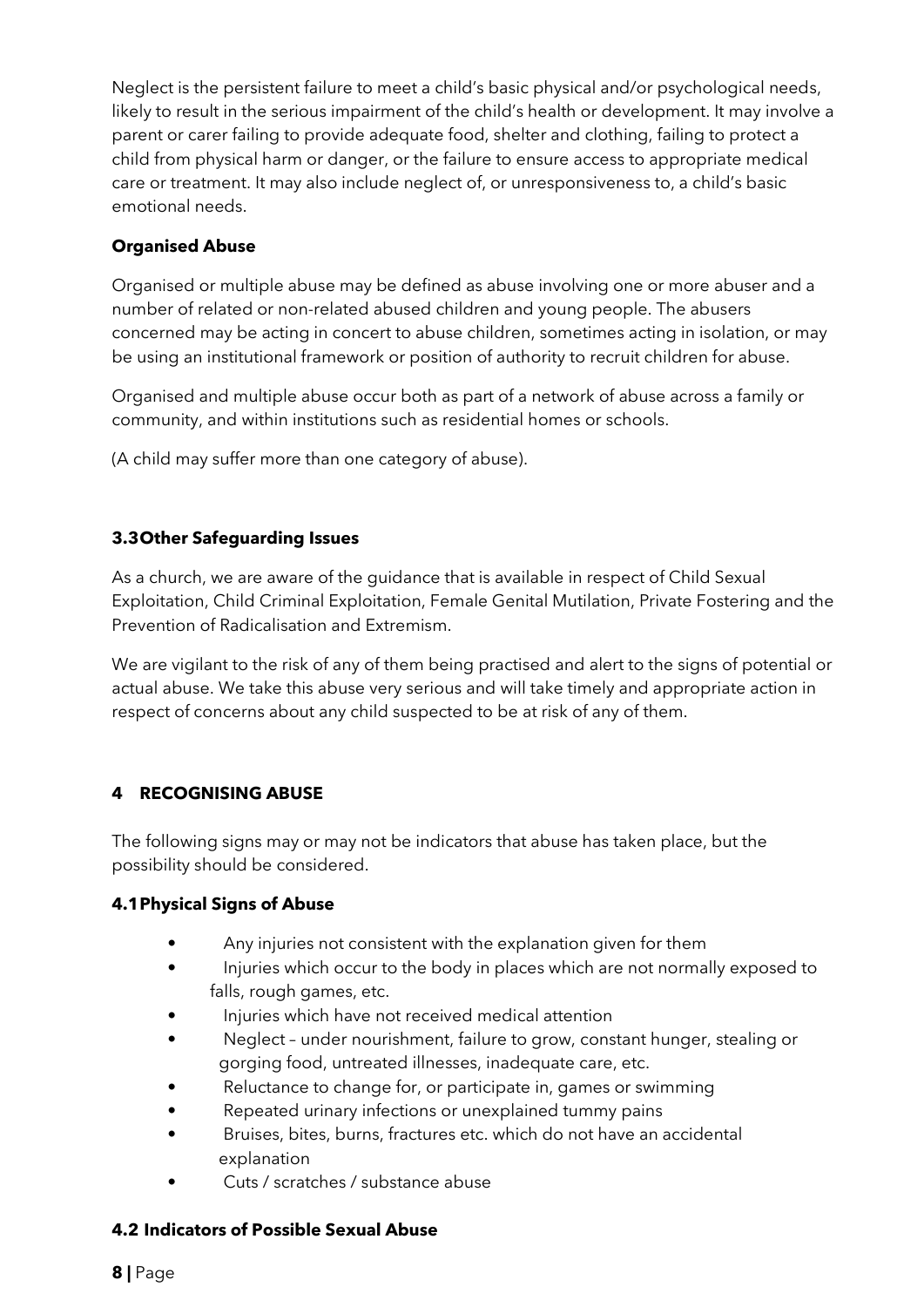- Any allegations made by a child concerning sexual abuse
- Child with excessive preoccupation with sexual matters and detailed knowledge of adult sexual behaviour, or who regularly engages in age inappropriate sexual play
- Sexual activity through words, play or drawing
- Child who is sexually provocative or seductive with adults
- Inappropriate bed-sharing arrangements at home
- Severe sleep disturbances with fears, phobias, vivid dreams or nightmares, sometimes with overt or veiled sexual connotations
- Eating disorders anorexia, bulimia

#### 4.3Emotional Signs of Abuse

- Changes or regression in mood or behaviour, particularly where a child withdraws or becomes clinging. Also, depression/aggression, extreme anxiety.
- Nervousness, frozen watchfulness
- Obsessions or phobias
- Sudden under-achievement or lack of concentration
- Inappropriate relationships with peers and/or adults
- Attention-seeking behaviour
- Persistent tiredness
- Running away/stealing/lying

### 5 RESPONDING TO ABUSE

#### 5.1What to Do If You Suspect That Abuse May Have Occurred

**5.1.1** You must report concerns as soon as possible to Mr Fred Lamptey/Mr Kingsley Blake hereafter the "Safeguarding Coordinator", who is nominated by the Leadership to act on their behalf in referring allegations or suspicions of neglect or abuse to the statutory authorities. In the absence of the Safeguarding Coordinator the matter should be brought to the attention of the Deputy Safeguarding Coordinator.

**5.1.2** If the suspicions in any way involve the Safequarding Coordinator, then the report should be made to Fred Lamptey/Kingsley Blake, hereafter the "Deputy Safeguarding Coordinator".

**5.1.3** If the suspicions in any way implicate both the Safeguarding Coordinator and the Deputy Safeguarding Coordinator, then the report should be made in the first instance to "Thirtyone:eight", PO Box 133, Swanley, Kent, BR8 7UQ. Telephone 0303 0031111. Alternatively contact Local Authority Children's Social Care on 01558 825477

**5.1.4** Suspicions will not be discussed with anyone other than those nominated above.

**5.1.5** It is, of course, the right of any individual as a citizen to make direct referrals to the child protection agencies or seek advice from Thirtyone:eight, although we hope that members of the church will use this procedure. If, however, you feel that the Safeguarding Coordinator or Deputy has not responded appropriately to your concerns, then it is open to you to contact the relevant organisation direct. We hope by making this statement that we demonstrate the commitment of the church to effective child protection.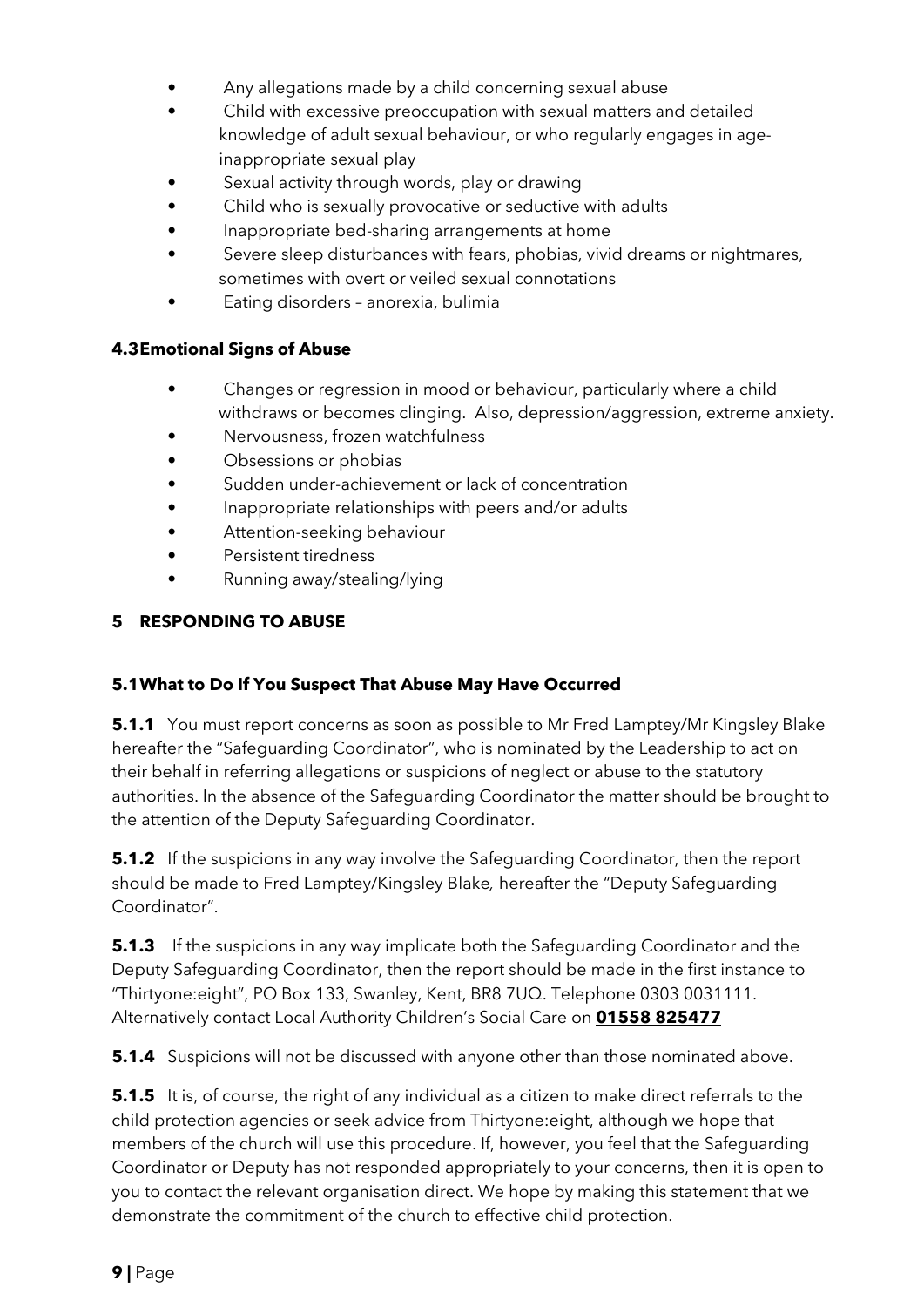Refer to Flow chart 1 on next page.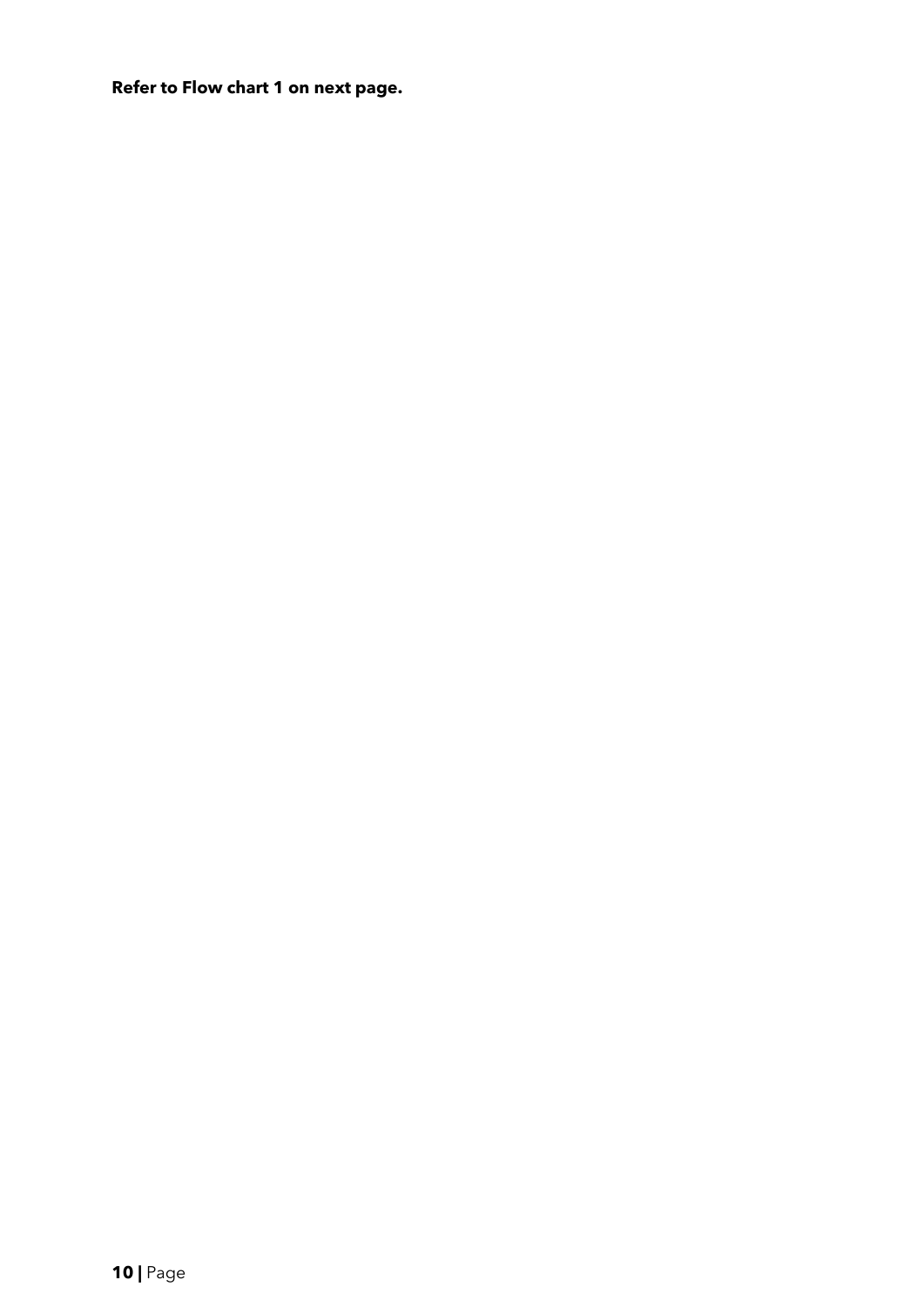



# Flow chart 1: 'What to Do If You Suspect That Abuse May Have Occurred' (from 'Guidance to Churches' and 'Safeguarding Children and Vulnerable adults' manuals).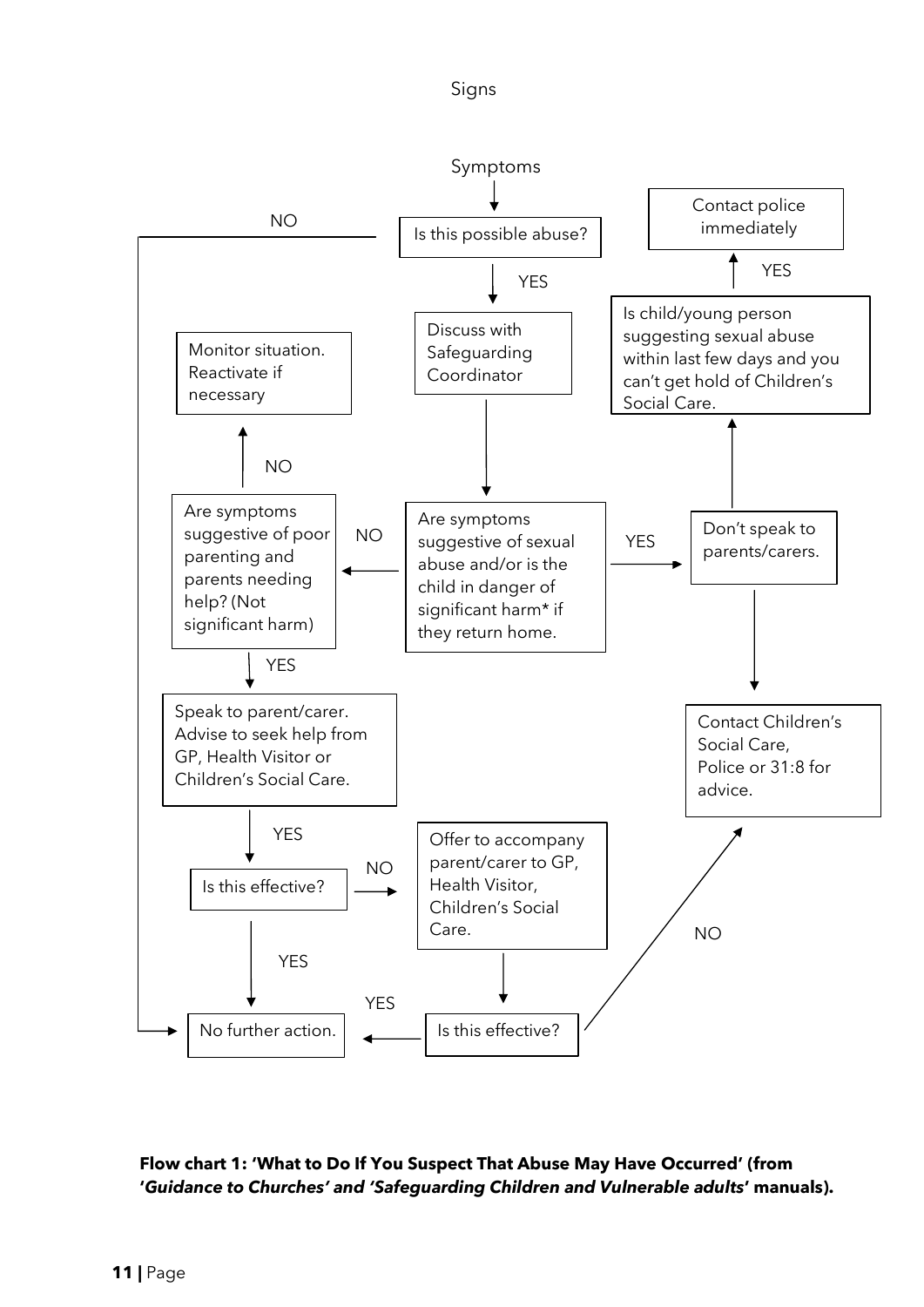# 5.2Responding to a Child Wanting to Talk About Abuse

It is not easy to give precise guidance, but the following may help:

### General Points

- Show acceptance of what the child says (however unlikely the story may sound)
- Keep calm
- Look at the child directly
- Be honest
- Tell the child you will need to let someone else know don't promise confidentiality
- Even when a child has broken a rule, they are not to blame for the abuse
- Be aware that the child may have been threatened or bribed not to tell
- Never push for information. If the child decides not to tell you after all, then accept that and let them know that you are always ready to listen.

### Helpful Things You May Say or Show

- I believe you (or showing acceptance of what the child says)
- Thank you for telling me
- It's not your fault
- I will help you

### Don't Say

- Why didn't you tell anyone before?
- I can't believe it!
- Are you sure this is true?
- Why? How? When? Who? Where?
- Never make false promises
- Never make statements such as "I am shocked, don't tell anyone else"

# Concluding

- Again reassure the child that they were right to tell you and show acceptance.
- Let the child know what you are going to do next and that you will let them know what happens (You might have to consider referring to Local Authority Children's Social Care or the Police to prevent a child or young person returning home if you consider them to be seriously at risk of further abuse).
- Contact the Safeguarding Coordinator or the Deputy Safeguarding Coordinator in the absence of the Safeguarding Coordinator or contact an agency such as Thirtyone:eight for advice or go directly to Local Authority Children's Social Care/Police/NSPCC.

Consider your own feelings and seek pastoral support if needed. It is quite possible that hearing an allegation may affect you in some way and finding an appropriate person to talk to is important. Depending on the nature of the issue, and those involved, you may wish to speak to one of the leaders you relate to. However, you must be mindful of the need to respect privacy, and possibly confidentiality, of those involved/affected. Other sources of support include: the Safeguarding Coordinator or their deputy; Thirtyone:eight and Children's Social Care.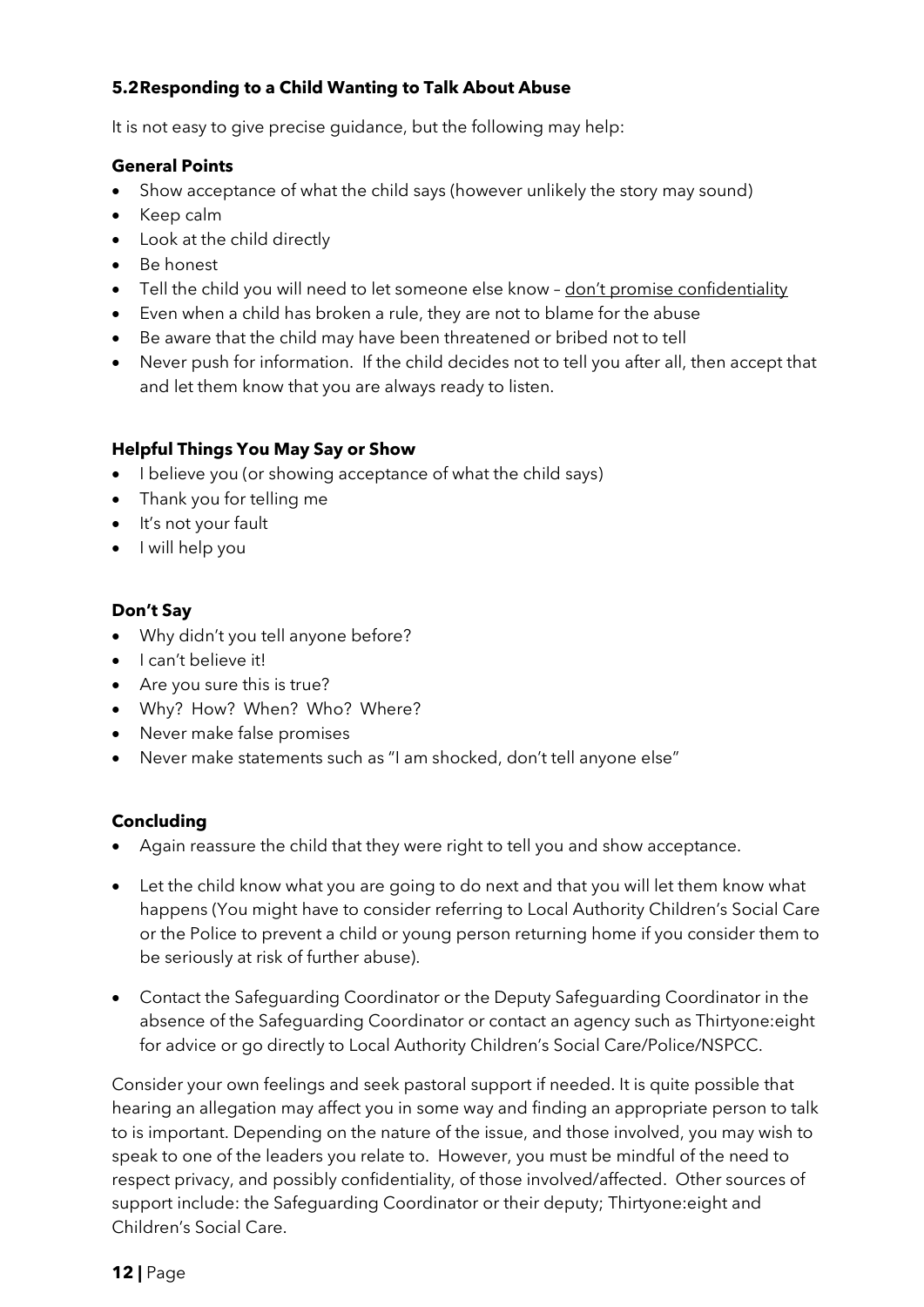Make notes as soon as possible (preferably within minutes of the child talking to you), writing down exactly what the child said and when s/he said it, what you said in reply and what was happening immediately beforehand (e.g. a description of the activity). Record dates and times of these events and when you made the record. Keep all handwritten notes, even if subsequently typed. Such records should be kept safely for an indefinite period. Copies of 'Important Safeguarding Forms' including Incident forms are kept in the a filing cabinet in the Church office.

# 6 MANAGING ALLEGATIONS OF ABUSE

# 4.1Allegations of Physical Injury or Neglect

If a child has a physical injury or symptom of neglect, the Safeguarding Coordinator will:

1 Contact Local Authority Children's Social Care (or Thirtyone:eight for advice) in cases of deliberate injury or where concerned about the child's safety. The parents should not be informed by the church/organisation in these circumstances.

2 Where emergency medical attention is necessary it will be sought immediately. The Safeguarding Coordinator will inform the doctor of any suspicions of abuse.

3 In other circumstances speak with the parent/carer and suggest that medical help/attention is sought for the child. The doctor, (or health visitor) will then initiate further action, if necessary

4 If appropriate, the parent/carer will be encouraged to seek help from the Local Authority Children's Social Care Department.

5 Where the parent/carer is unwilling to seek help, if appropriate, the church's Safeguarding Coordinator will offer to go with them. If they still fail to act, the Safeguarding Coordinator should, in cases of real concern, contact Local Authority Children's Social Care for advice.

6 Where the Safeguarding Coordinator is unsure whether to refer a case to the Local Authority Children's Social Care, then advice from Thirtyone:eight will be sought and followed. Thirtyone:eight will confirm its advice in writing in case this is needed for reference purposes in the future.

# 6.2 Allegations of Sexual Abuse

In the event of allegations or suspicions of sexual abuse, the Safeguarding Coordinator will:

1 Contact the Local Authority Children's Social Care duty social worker for children and families or Police Child Protection Team directly. The Safequarding Officer will **NOT** speak to the parent (or anyone else).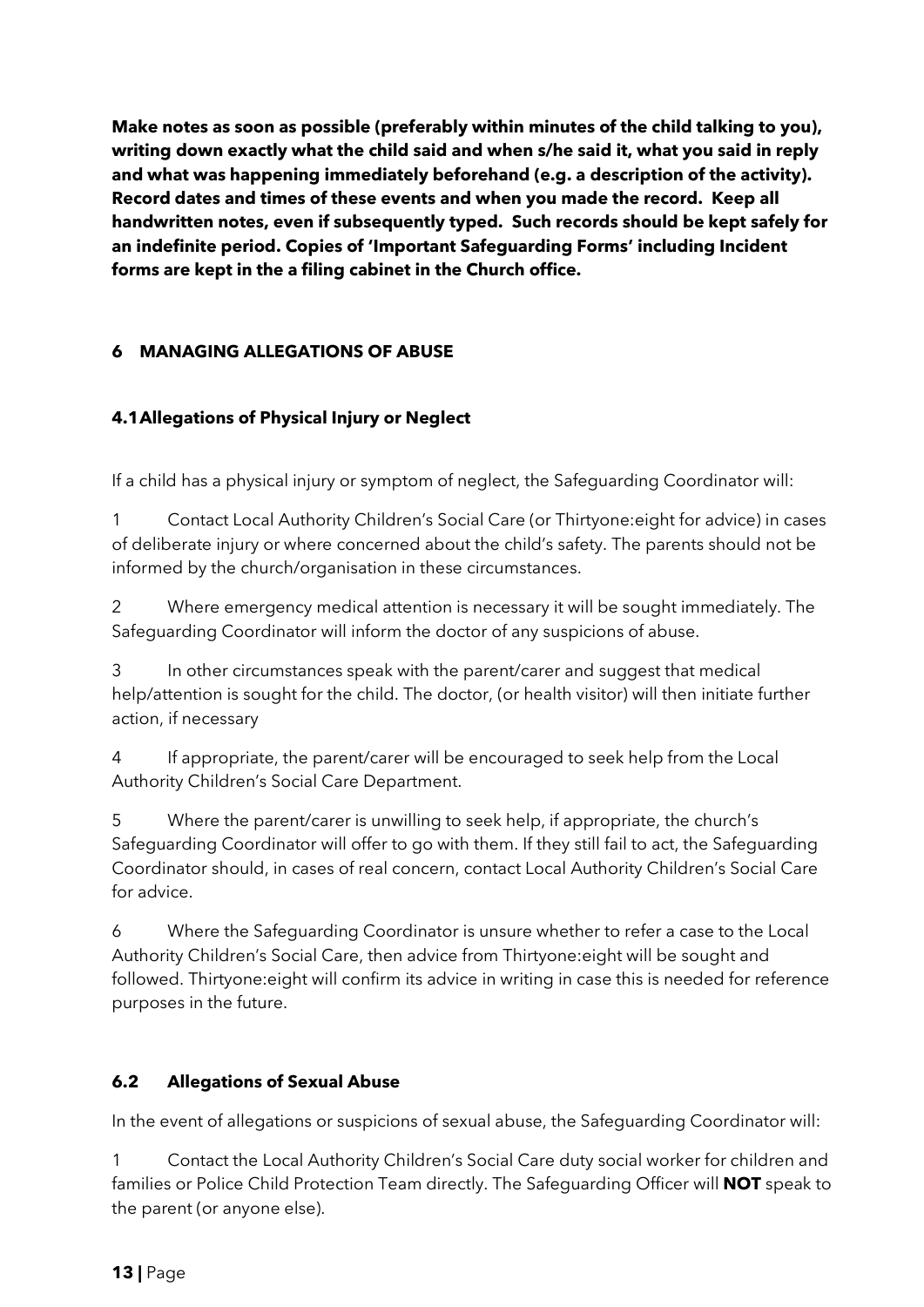2 If, for any reason, the Safeguarding Coordinator is unsure whether or not to follow the above, then advice from Thirtyone:eight will be sought and followed. Thirtyone:eight will confirm its advice in writing in case this is needed for reference purposes in the future.

3 Under no circumstances will the Safeguarding Coordinator attempt to carry out any investigation into the allegation or suspicions of sexual abuse. The role of the Safeguarding Coordinator is to collect and clarify the precise details of the allegation or suspicion and to provide this information to the Local Authority Children's Social Care Department, whose task it is to investigate the matter under Section 47 of the Children Act 1989.

4 Whilst allegations or suspicions of sexual abuse will normally be reported to the Safeguarding Coordinator, the absence of the Safeguarding Coordinator or Deputy should not delay referral to the Local Authority Children's Social Care Department.

5 Exceptionally, should there be any disagreement between the person in receipt of the allegation or suspicion and the Safeguarding Coordinator or Deputy as to the appropriateness of a referral to the Local Authority Children's Social Care Department, that person retains a responsibility as a member of the public to report serious matters to the Local Authority Children's Social Care Department, and should do so without hesitation.

6 The Leadership will support the Safeguarding Coordinator or Deputy in their role and accept that any information they may have in their possession will be shared in a strictly limited way on a need to know basis.

# 7. SAFER RECRUITMENT

# 7.1 Recruitment of staff (both employed children's workers and volunteers)

The Leadership will ensure all workers will be appointed, trained, supported, and supervised in accordance with government guidance on safer recruitment. This includes ensuring that:

- There is a written job description / person specification for the post
- Those applying have completed an application form and a self-declaration form
- Those short listed have been interviewed
- Safeguarding has been discussed at interview
- Written references have been obtained, and followed up where appropriate
- A disclosure and barring check has been completed where necessary (we will comply with Code of Practice requirements concerning the fair treatment of applicants and the handling of information)
- Qualifications where relevant have been verified
- A suitable training programme is provided for the successful applicant
- The applicant has completed a probationary period
- The applicant has been given a copy of the organisation's safeguarding policy and knows how to report concerns.

# 7.2Young helpers under 18

Young people under 18 will often be used as helpers and will not be left unsupervised. (Indeed this happens outside the church with children from secondary schools having work experience in infant schools and nurseries).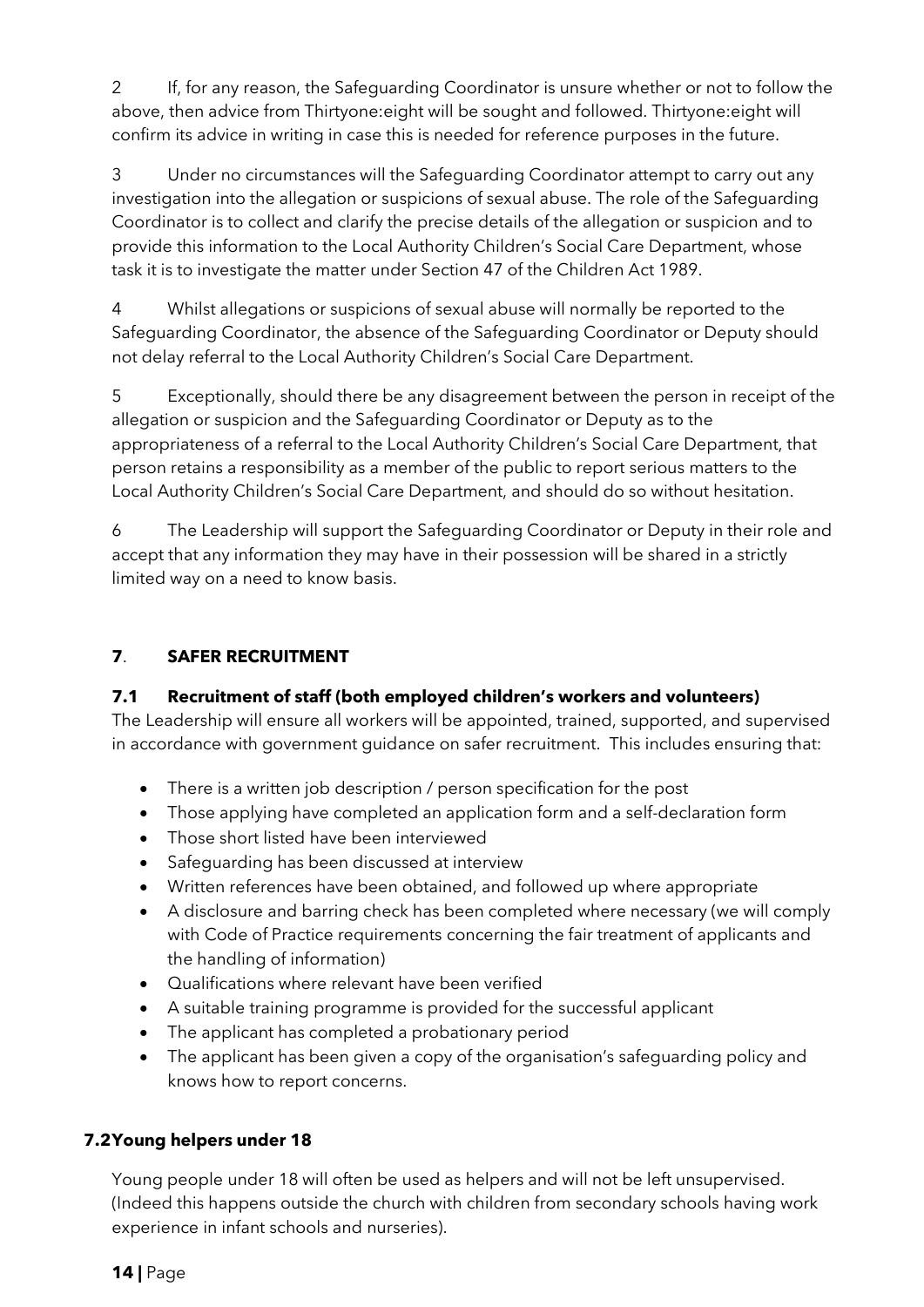In these circumstances, we advise that such helpers should be responsible to a named worker and never be in a position where they are providing unsupervised care of children. For example, they should not be counted as a 'worker' when considering staff/child ratios.

The full recruitment procedure would not be applied, though we would expect to acquire basic information about the individual and take up personal references. Police checks would not normally be required. Care should be taken to ensure that this process is not used to avoid proper checks for recruitment.

### 7.3Recruitment of ex-offenders

No applicant for voluntary or employed service within Word of Faith Centre or any worker in the course of their service will be unfairly discriminated against on the basis of disclosure information including convictions.

Interviews will provide the opportunity for open and measured discussion on the subject of offences. Failure to reveal information at interview that is directly relevant to the position being sought could lead to the withdrawal of an offer of employment or voluntary service.

At interview or when receiving a disclosure which shows a conviction, we will take into consideration: -

- The relevance of the conviction to the position being offered
- The seriousness of the offence
- The time since the offence took place
- Whether the applicant has a pattern of offending behaviour
- Any change in the applicant's circumstances since the offence took place.

Everyone involved in the recruitment process will be made aware of this policy.

# 8. ONGOING CULTURE OF VIGILANCE

#### 8.1 Safeguarding Training

The Leadership is committed to on-going safeguarding training and development opportunities for all workers and developing a culture of awareness of safeguarding issues to help protect everyone. All our workers will receive induction training and undertake recognised safeguarding training on a regular basis.

The Leadership will also ensure that children are provided with information on where to get help and advice in relation to abuse, discrimination, bullying or any other matter where they have a concern.

#### 8.2Management of Workers – Codes of Conduct

As a Leadership we are committed to supporting all workers and ensuring they receive support and supervision. All workers have been issued with a code of conduct towards children and young people.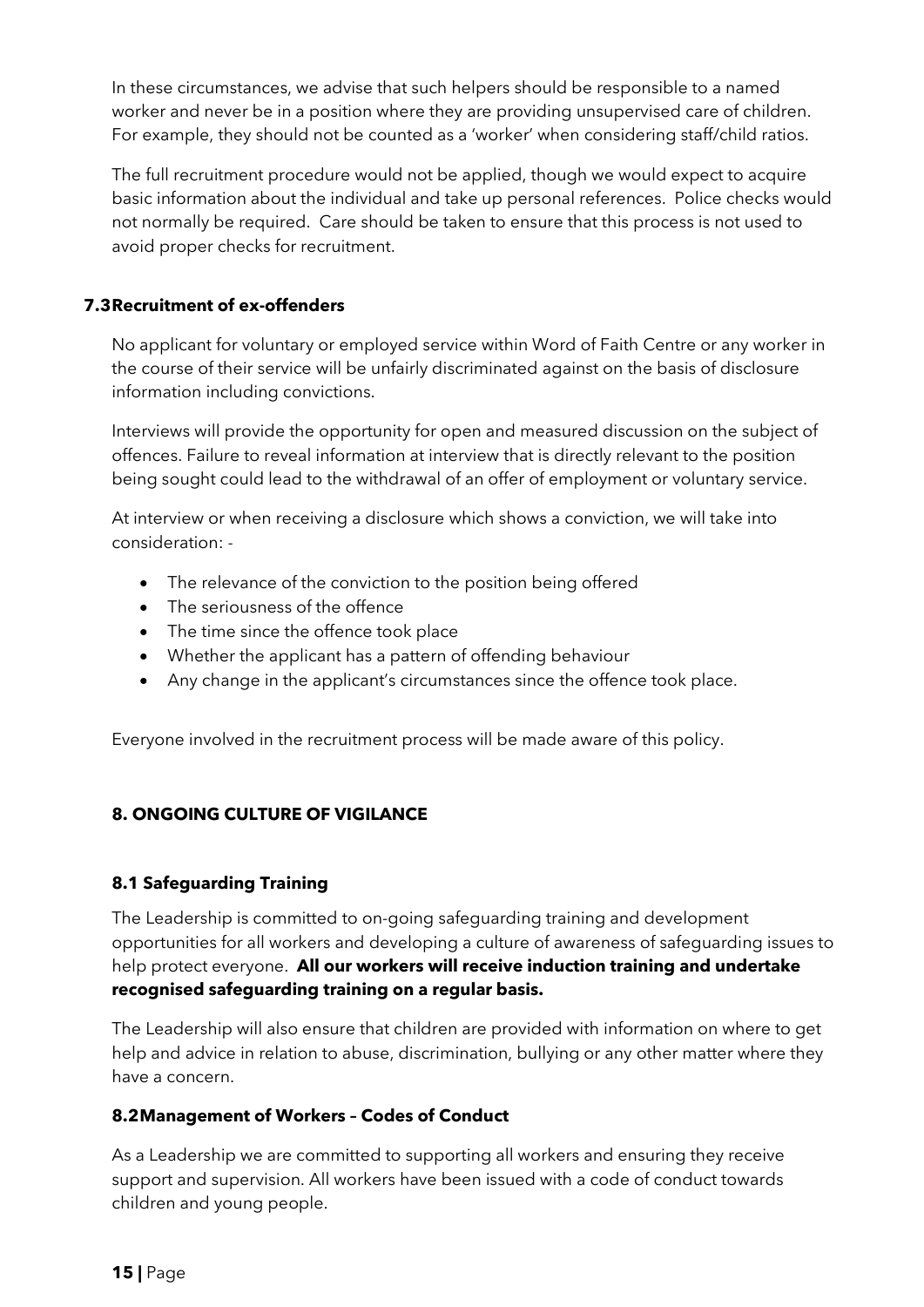## 8.3 Safer Working Practice

As an organisation / place of worship working with children and young people we wish to operate and promote safer working practice. This will enable workers to run activities safely, develop good relationships and minimise the risk of false or unfounded accusation.

As well as a general code of conduct for workers we also have specific good practice guidelines for every activity we are involved in, and these are attached or in the appendices.

### 8.4Working in Partnership

The diversity of organisations and settings means there can be great variation in practice when it comes to safeguarding children and young people. This can be because of cultural tradition, belief and religious practice or understanding, for example, of what constitutes abuse.

We therefore have clear guidelines about our expectations of those with whom we work in partnership, whether in the UK or not. We will discuss with all partners our safeguarding expectations and have a partnership agreement for safeguarding. It is also our expectation that any organisation using our premises, as part of the letting agreement will have their own policy that meets thirtyone:eight's safeguarding standards.

We believe good communication is essential in promoting safeguarding, both to those we wish to protect, to everyone involved in working with children and young people and to all those with whom we work in partnership. This safeguarding policy is just one means of promoting safeguarding.

# 9 WORKING OVERSEAS

#### 9.1Commitment

ACUK operates overseas with residential mission staff and short-term international mission trips. As a Leadership we will not tolerate or condone any abuse or mistreatment of children. The Leadership will take all reasonable steps to ensure that appropriate safeguarding measures are in place when we operate overseas, recognising that there are different reporting mechanisms and organisations responsible

#### 10 PASTORAL CARE

#### 10.1 Supporting those affected by abuse

The Leadership is committed to offering pastoral care and support (while working with the statutory authorities as appropriate) to all those who have been affected by abuse who have contact with or are part of the place of worship/organisation.